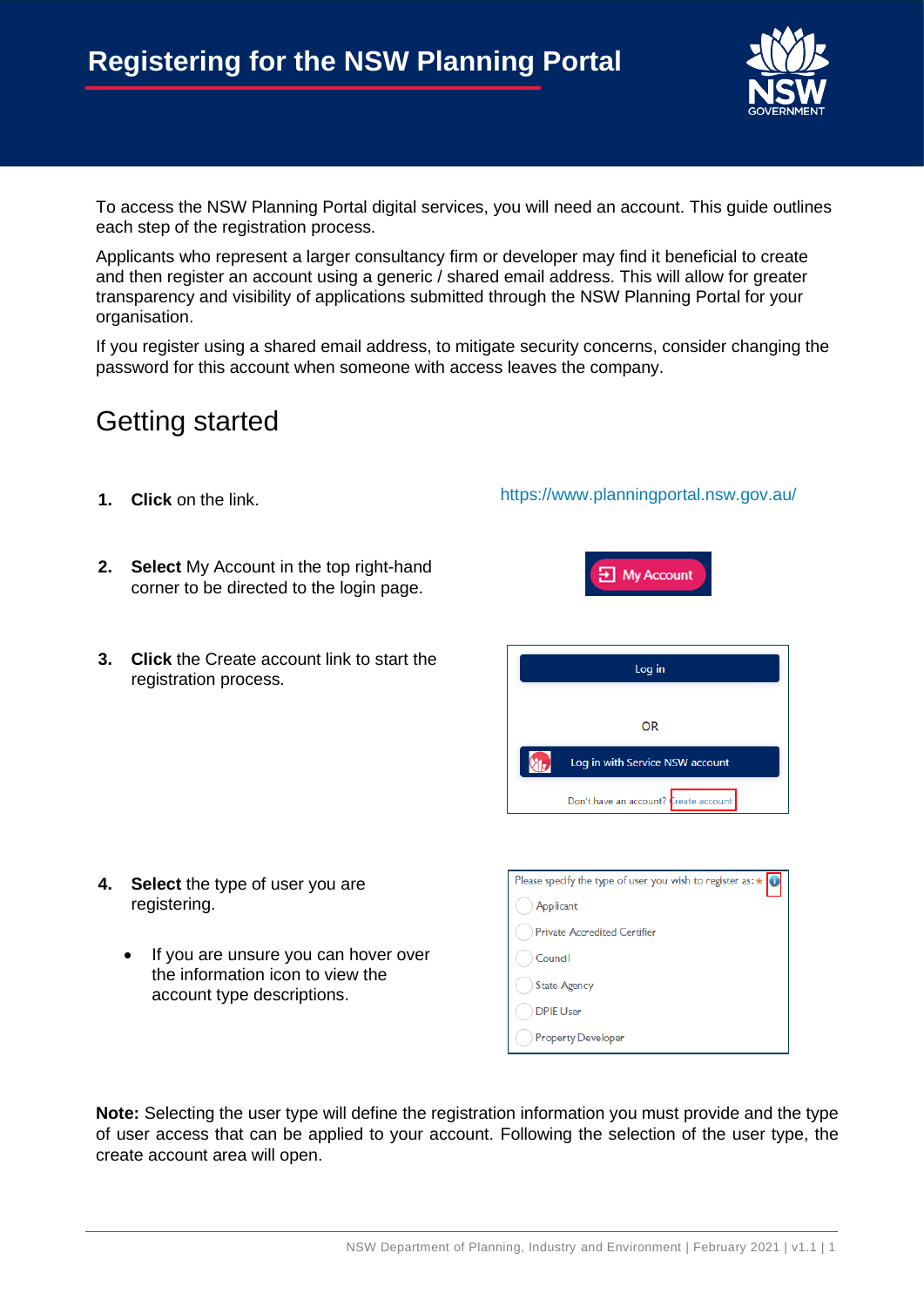

Q

#### Property developer

Developers and builders are only required to create a property developer account if they are intending to lodge a strata building bond with NSW Fair Trading. If this does not apply to you, create an applicant account instead.

**5. Search** to locate your organisation by ACN, ABN or Name and **select** a result from the list.

Once your organisation is located you will be prompted to enter further company details such as address and email.

| <b>Private accredited certifier</b> |  |
|-------------------------------------|--|
|-------------------------------------|--|

If you are a private accredited certifier or part of a principal certifying organisation, follow the property developer step above and the steps below to register your account.

**6. Complete** your accreditation details.

| Your accreditation details          |
|-------------------------------------|
| Are you an accredited certifier? *  |
| $Yes$ $\vee$ No                     |
| What is your role in the company? * |

**Your Organisation Details** 

**ABN** 

Search your organisation by ABN, ACN or Name\*

1246789456

#### All account types

Follow the below steps when creating any account type including those mentioned above.

**7. Enter** the email address for the account.

**Note**: This will be your username and any system generated notifications will be sent to this email address.

| Password *         | Confirm password * |
|--------------------|--------------------|
|                    | 0                  |
| First given name * | Family name *      |
| Contact number     |                    |
|                    |                    |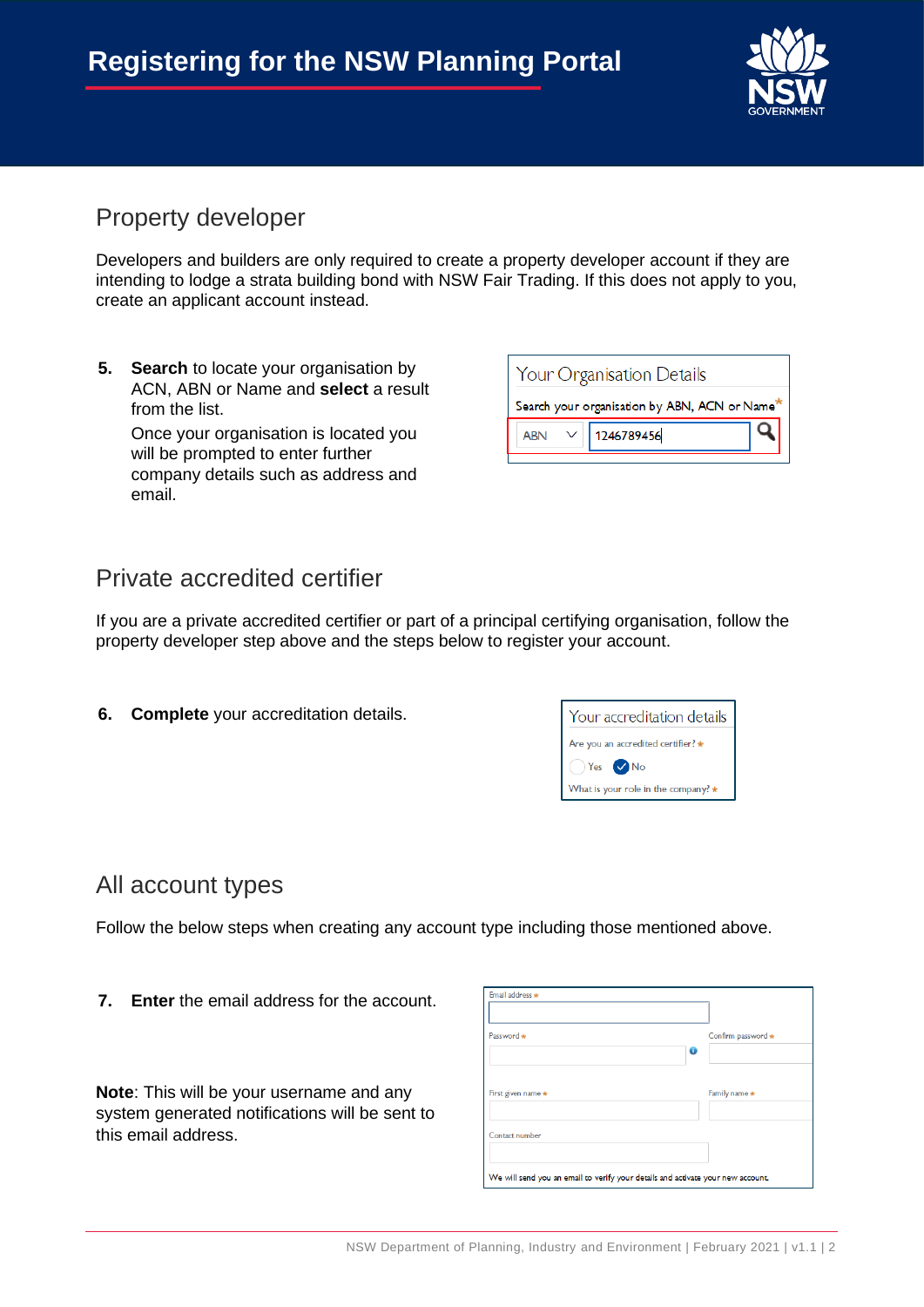

**8. Enter** and confirm your password (which must contain the following):

Passwords must:

- Be at least eight characters long
- Have a maximum of 16 characters
- NOT contain parts of the email address that exceeds two consecutive characters
- Use uppercase letters (A through Z), lowercase letters (a through z), numbers (0 through 9), and the following non-alphabetic characters: ~! @  $\#\$\% \^\&\%\^\&\'$  () \_ + - = { } [ ] | \:; " ' <  $> ?$  ,  $\ldots$
- **9. Enter** the account name and contact number (work number is preferred).
- **10.** Agree to the Terms and Conditions by **selecting** the tick box. You may also review the privacy notice at this point.
- **11. Verify** you're not a robot, and correctly complete a question such as 'Select all images with crosswalks' to proceed.

I lagree to the Terms and Conditions. Our Privacy Notice expla



**12. Click** the Create account button.

| Please tick this box so we know you are not a robot |                              |                       |
|-----------------------------------------------------|------------------------------|-----------------------|
| I'm not a robot                                     | reCAPTCHA<br>Privacy - Terms |                       |
| Cancel                                              |                              | <b>Create account</b> |